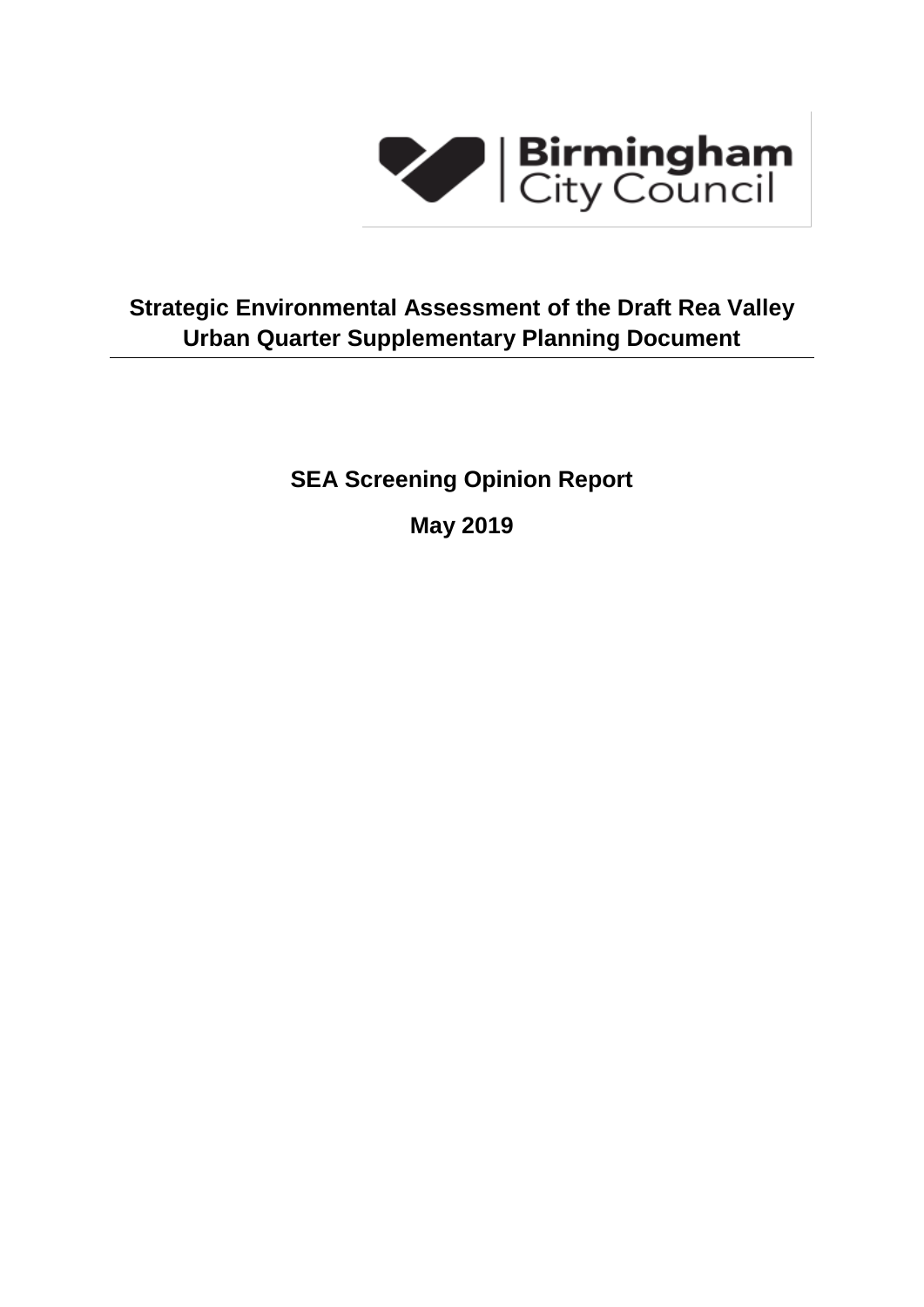# **1. Introduction**

- 1.1 This screening report has been produced to consider whether the Draft Rea Valley Urban Quarter Supplementary Planning Document (SPD) prepared by Birmingham City Council should be subject to a Strategic Environmental Assessment (SEA) in accordance with the European Directive 2001/42/EC (SEA Directive) and associated Environmental Assessment of Plans and Programmes Regulations 2004 (SEA Regulations).
- 1.2 Birmingham City Council (BCC) as a Responsible Authority under the Directive and the associate Regulations must carry out a screening process to determine whether plans or programmes are likely to have significant environmental effects, and hence whether SEA is required under the Directive.

# **2. The requirement for Strategic Environment Assessment**

- 2.1 Strategic Environment Assessment is a requirement of the European Union Directive 2001/42/EC. This Directive sets out the specific types of plans and programmes to which it applies, with Article 3(2) specifying that SEA is mandatory for plans and programmes which are prepared for town and country planning or land use and those which set the framework for future development consent. This was transposed into English Law by the Environmental Assessment of Plans and Programmes Regulations 2004 (SEA Regulations).
- 2.2 Detailed guidance of these regulations can be found in the Government publication 'A practical Guide to the Strategic Environmental Assessment Directive' (ODPM, 2005) and Paragraph 11-008 of the Planning Practice Guidance (PPG) which states that *'Supplementary planning documents do not require a sustainability appraisal but may in exceptional circumstances require a strategic environment if they are likely to have significant environmental effects that have not already been assessed during the preparation of the Local Plan'.*
- 2.3 Sustainability Appraisal (SA) is a separate requirement of the Planning and Compulsory Purchase Act 2004. SA considers the social, environmental and economic impacts of a plan. The Act and the associated Regulations set out the requirement to carry out Sustainability Appraisal on all Development Plan Documents. Development Plan Documents are planning policy documents which set policies for the use of land or allocate sites for development.
- 2.4 Following the 2008 Planning Act, Sustainability Appraisal is no longer required to be carried out for SPD's, as they purely provide further detail on policies in an adopted development plan. They must there be consistent with adopted Development Plan Documents which will themselves have been the subject of Sustainability Appraisal.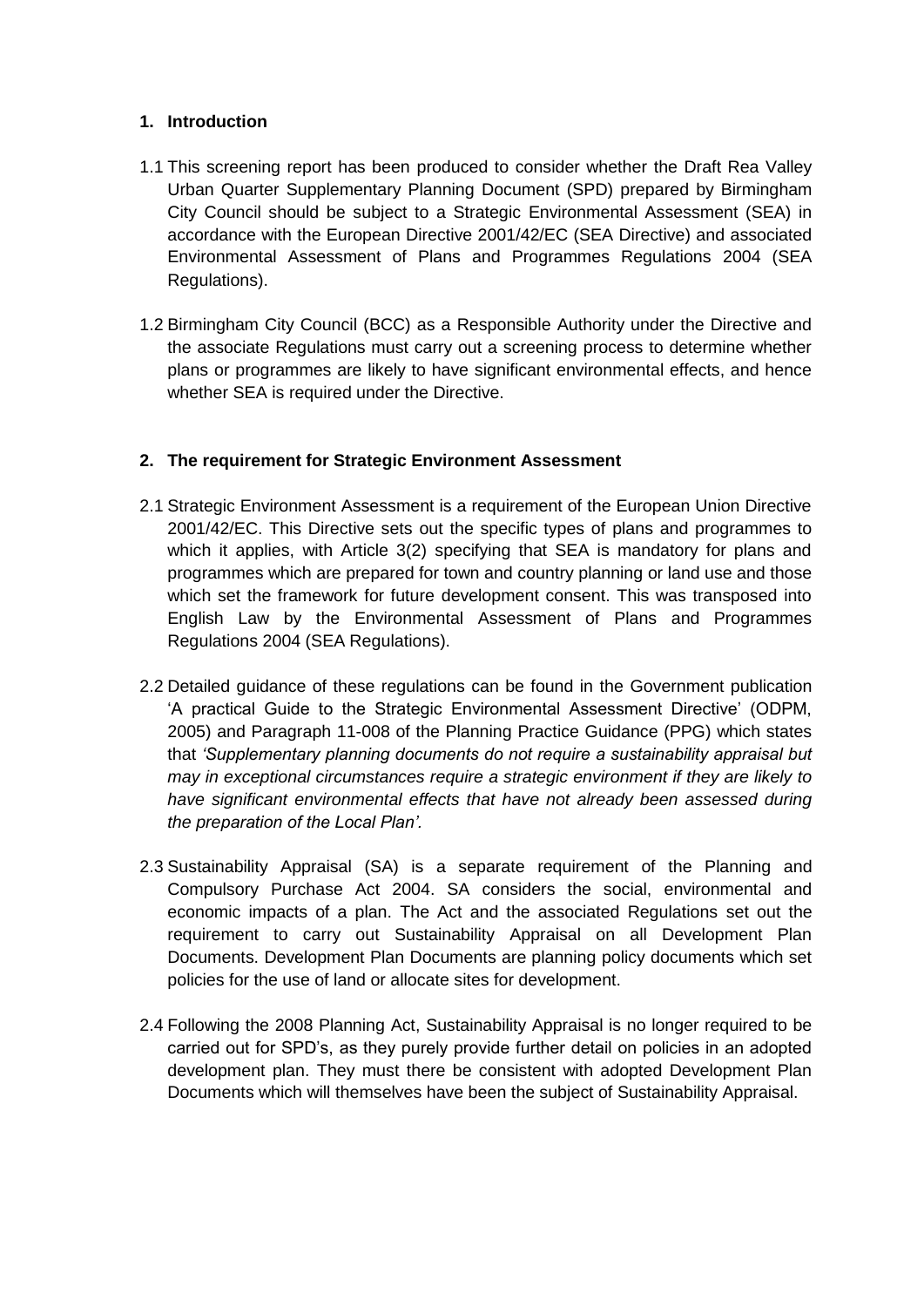# **3. The Rea Valley Masterplan SPD: Context**

- 3.1 The Draft Rea Valley SPD sets out further detail on existing policies contained within the adopted Birmingham Development Plan 2031 (BDP) which is the City's statutory planning framework guiding decisions on all development and regeneration activity to 2031. The BDP sets out how and where new homes, jobs, services and infrastructure will be delivered and the type of places and environments that will be created.
- 3.2 The Draft SPD sets out a vision for a sustainable residential neighbourhood, focused around an improved River Rea corridor, offering a unique waterside development in the heart of the city centre. It will be supported by a range of infrastructure and services, employment opportunities, enhanced public space, green infrastructure, and improved connections to Highgate. The Rea Valley Masterplan SPD specifically:
	- Introduces the area and explains the policy and development context;
	- Outlines the 'big moves', the delivery of which will secure the vision for the Southern Gateway;
	- Establishes the over-riding development principles which will be used to guide the future layout and design of new development – connectivity, resilience and place; and
	- Sets out the approach to the delivery of development, partnerships and the procurement process.
- 3.3 The Masterplan is not intended to be a rigid, land use zoning plan and there needs to be flexibility to adapt to changing circumstances to deliver anticipated growth. The Rea Valley SPD sets out how the area should evolve over the next 10 years in terms of land use patterns. The transformation of the Southern Gateway will involve creating an authentic piece of city, integrated into the existing city centre, but distinctive, with a strong sense of place.

### **4. The Screening Process**

- 4.1 The process for determining whether or not an SEA is required is called screening. In order to screen, it is necessary to determine if a plan will have significant environmental effects using the criteria set out in Annex II of the SEA Directive and Schedule I of the SEA Regulations.
- 4.2 The diagram below illustrates where the directive applies and can be used to ascertain whether a full SEA is required for a plan or programme. It is taken from the 2005 ODPM document: A Practical Guide to the Strategic Environmental Assessment Directive.

### **Figure 2: Application of the SEA Directive to plans and programmes**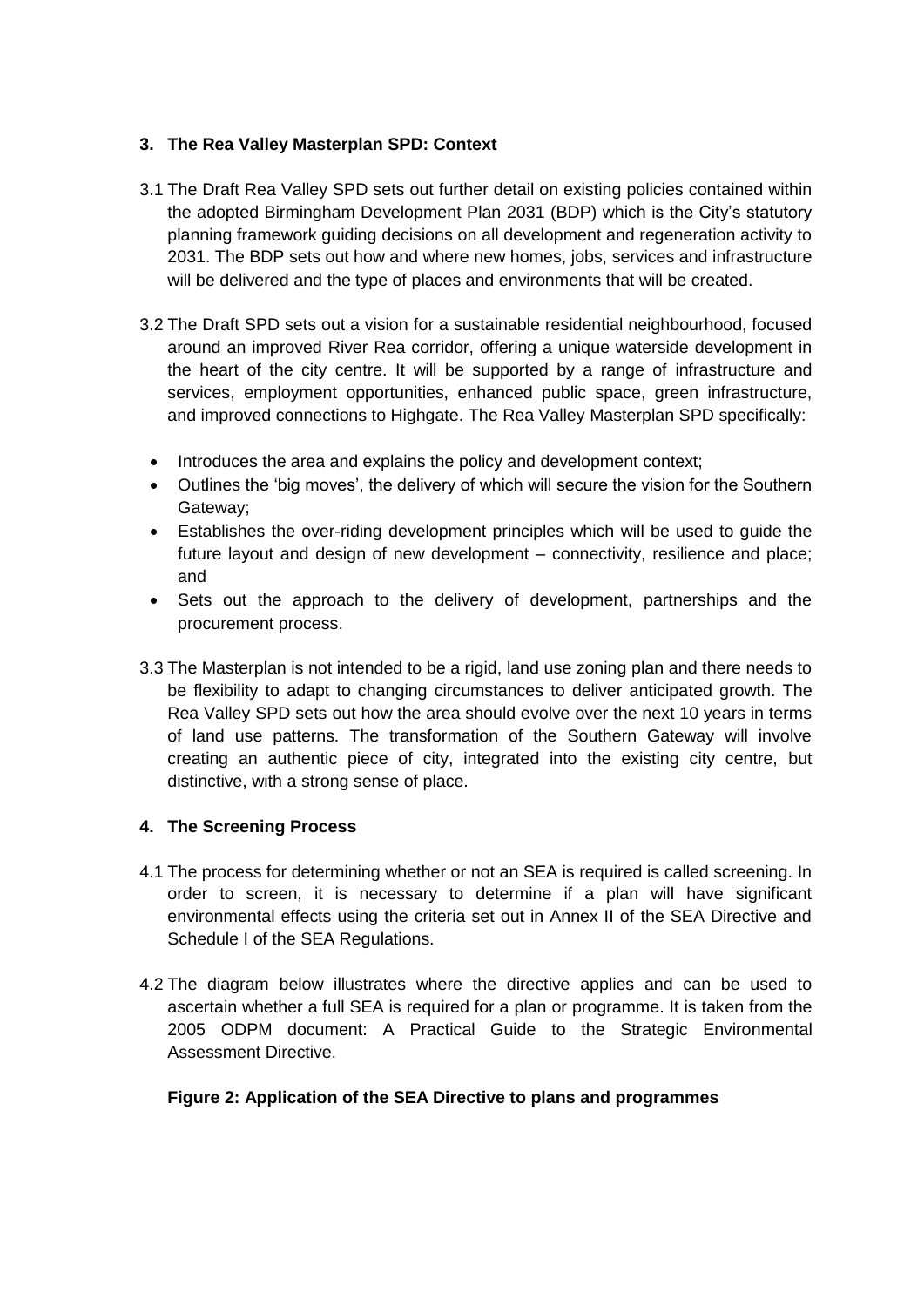

4.3 Table 1 below sets out the eight questions detailed in the diagram above and provides responses with regards to the Draft SPD.

### **Table 1: Establishing the need for SEA**

| <b>Stage</b>                                                                                                                                                                                                                                           | Yes/No     | Reason                                                                                                                                                                                                                                        |
|--------------------------------------------------------------------------------------------------------------------------------------------------------------------------------------------------------------------------------------------------------|------------|-----------------------------------------------------------------------------------------------------------------------------------------------------------------------------------------------------------------------------------------------|
| 1. Is the PP (plan or programme)<br>subject to preparation and/or<br>adoption by a national, regional or<br>local authority OR prepared by an<br>authority for adoption through a<br>legislative procedure by Parliament<br>or Government? (Art. 2(a)) | <b>Yes</b> | The SPD is being produced by<br>Birmingham City Council and is<br>identified in<br>the<br>Local<br><b>Development Scheme.</b>                                                                                                                 |
| 2. Is the PP required by legislative,<br>regulatory or administrative<br>provisions? (Art. 2(a))                                                                                                                                                       | <b>Yes</b> | The Town and Country Planning<br>Planning) (England)<br>(Local<br>Regulations 2012 allows SPD's to<br>contain policy, but it must be<br>justified and must not conflict<br>with the adopted development<br>plan (Reg 8(3)). SPD policy cannot |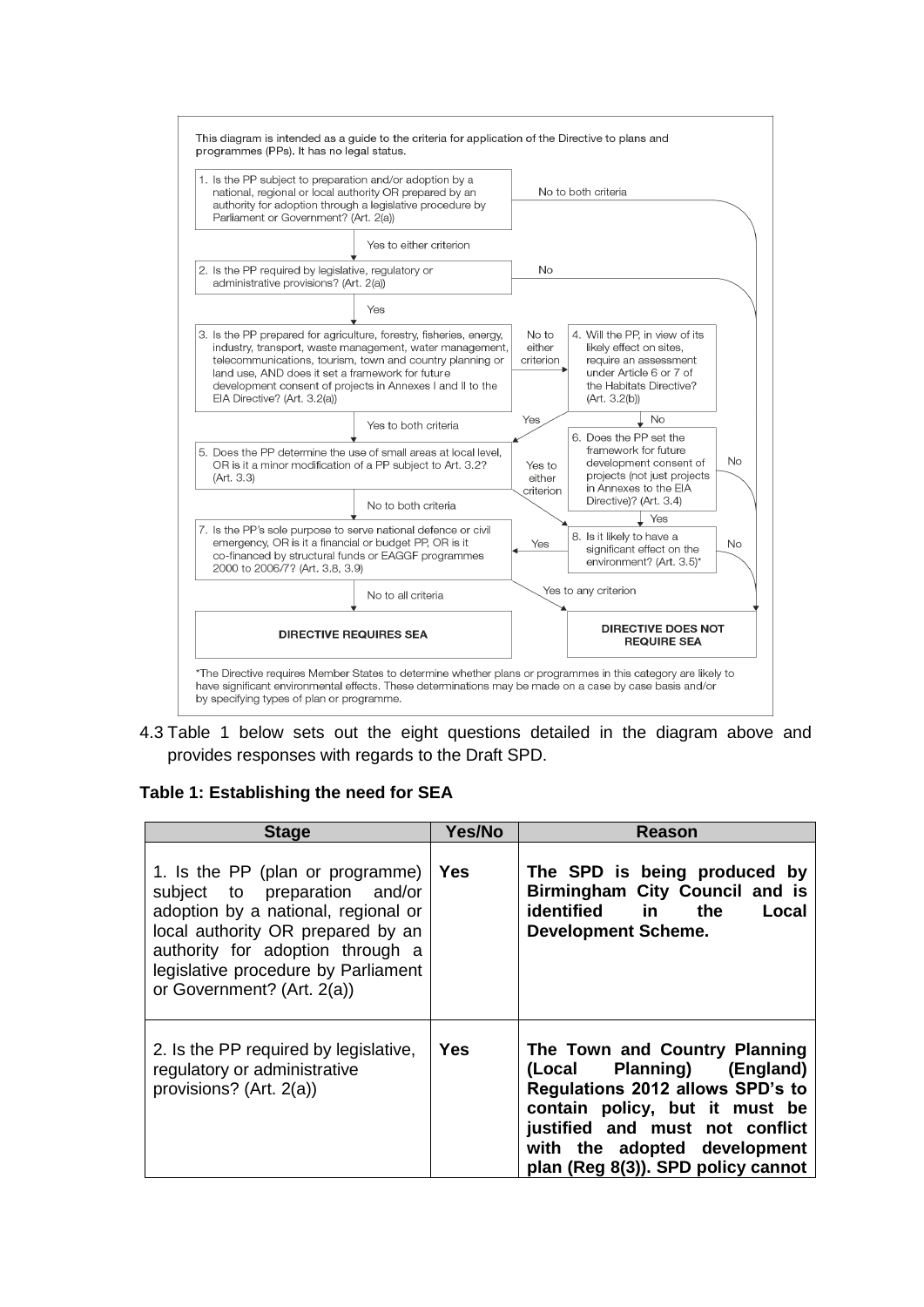|                                                                                                                                                                                                                                                                                                                                                                     |            | development<br>supersede<br>plan<br>policy and is merely a material<br>consideration.<br>The SPD once adopted would<br>become a material consideration<br>and will provide locally specific<br>guidance to support BDP policy<br>GA1.2 Growth and Wider Areas of<br>Change.                                                                                                                                                                                                                            |
|---------------------------------------------------------------------------------------------------------------------------------------------------------------------------------------------------------------------------------------------------------------------------------------------------------------------------------------------------------------------|------------|--------------------------------------------------------------------------------------------------------------------------------------------------------------------------------------------------------------------------------------------------------------------------------------------------------------------------------------------------------------------------------------------------------------------------------------------------------------------------------------------------------|
| 3.<br>PP prepared for<br>ls.<br>the<br>agriculture, forestry, fisheries,<br>energy, industry, transport, waste<br>management, water management,<br>telecommunications, tourism, town<br>and country planning or land use,<br>AND does it set a framework for<br>future development consent of<br>projects in Annexes I and II to the<br>EIA Directive? (Art 3.2(a)) | <b>No</b>  | The SPD is a 'daughter' document<br>of the adopted Birmingham Plan<br>2031 which sets the planning<br>framework for development.<br>It sets guidance to aid the<br>preparation of projects under<br>Annex II of the EIA Directive.<br>Whist the SPD is a material<br>consideration to the granting of<br>development consent, rather than<br>directly setting the 'framework'<br>through the introduction of new<br>policies, it sets out a series of<br>requirements for development to<br>adhere to. |
| 4. Will the PP, in view of its likely<br>effect<br>sites,<br>require<br>on<br>an<br>assessment for future development<br>under Article 6 or 7 of the Habitats<br>Directive? (Art. 3.2 (b))                                                                                                                                                                          | <b>No</b>  | The SPD is not anticipated to have<br>detrimental impact on<br>any<br>a<br>European sites; therefore a HRA<br>of the SPD would not be required.                                                                                                                                                                                                                                                                                                                                                        |
| 5. Does the PP determine the use<br>of small areas at local level, OR is<br>it a minor modification of a PP<br>subject to Art. 3.2? (Art. 3.3)                                                                                                                                                                                                                      | Yes        | The SPD is being developed to<br>support the delivery of the BDP at<br>a local level within the Rea Valley<br>boundary. The SPD will set out<br>development<br>principles<br>to<br>encourage appropriate land<br><b>use</b><br>change<br>integration<br>and<br>οf<br>infrastructure.                                                                                                                                                                                                                   |
| 6. Does the PP set the framework<br>for future development consent of<br>projects (not just<br>projects<br>$\mathsf{I}$<br>annexes to the EIA Directive)? (Art<br>3.4)                                                                                                                                                                                              | <b>Yes</b> | The SPD will be used to determine<br>planning applications and will aim<br>to ensure that development is of a<br>high quality and contributes to<br>delivering Policy GA1.2 Growth<br>and Wider Areas of Change in the<br>BDP. The SPD will need to comply<br>with the existing BDP policies<br>relating to sustainability and the<br>environment, as well as the NPPF.                                                                                                                                |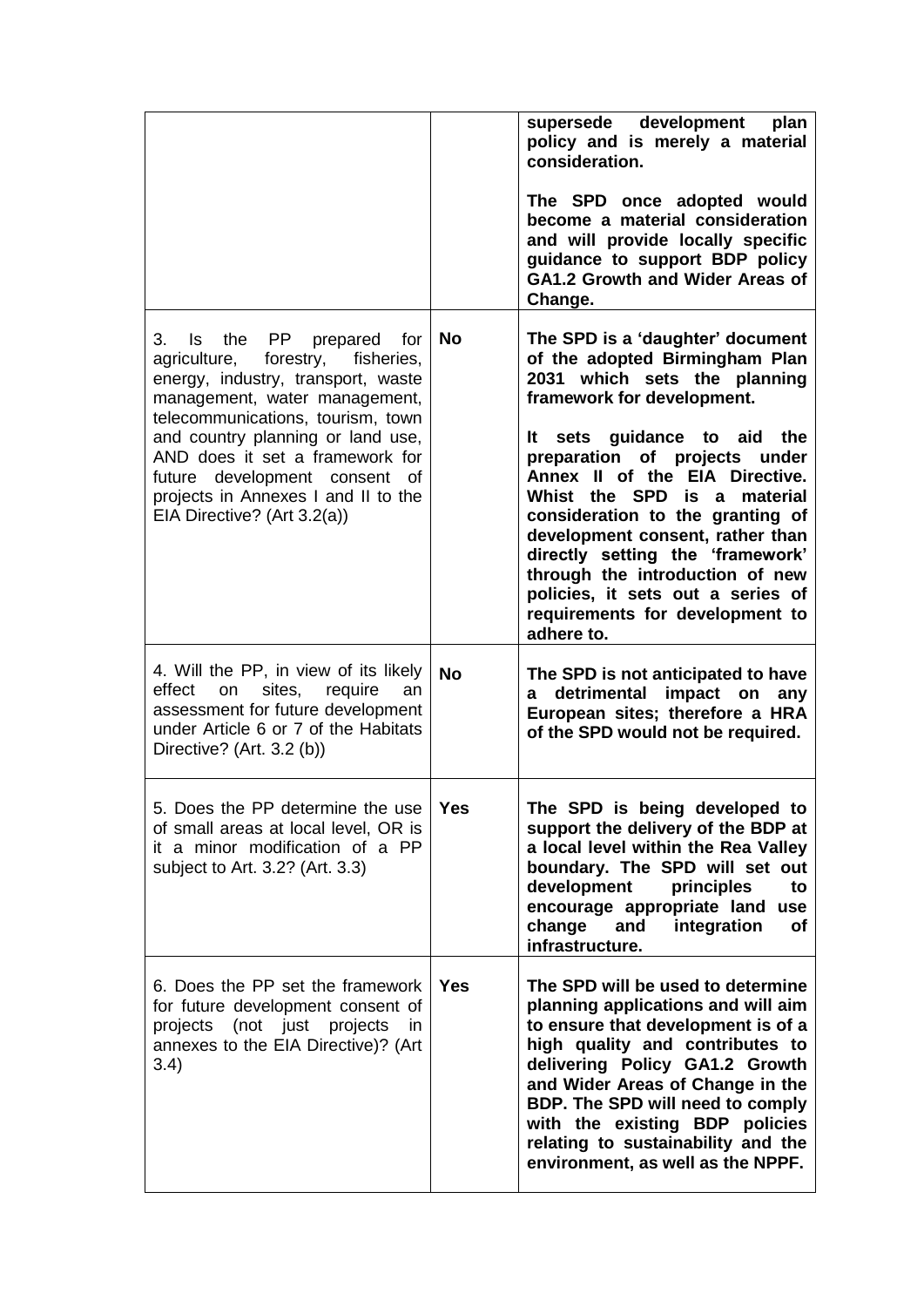|                                                                                                                                                                                                                                |           | The BDP policies have<br>been<br>subject to SA incorporating SEA<br>throughout its preparation. |
|--------------------------------------------------------------------------------------------------------------------------------------------------------------------------------------------------------------------------------|-----------|-------------------------------------------------------------------------------------------------|
| 7. Is the PP's sole purpose to serve<br>the national defence or civil<br>emergency, OR is it a financial or<br>budget PP, OR is it co-financed by<br>structural funds or EAGGF<br>programmes 2000 to 2006/7? (Art)<br>3.8, 3.9 | <b>No</b> | N/A                                                                                             |
| 8. Is it likely to have a significant   Yes<br>effect on the environment? (Art.<br>3.5)                                                                                                                                        |           | See sections 5 & 6.                                                                             |

# **5. SEA Screening of Likely Significant Effect**

5.1 Table 2 sets out the assessment against the SEA criteria for the Draft Rea Valley Masterplan SPD to determine whether it will have a significant effect on the environment. This provides the reasoning behind the conclusions drawn in Question 8 in Table 1 above and Section of this Report. The criteria against which the screening is carried out are taken directly from Annex II of the SEA Directive and Schedule 1 of the Environmental Assessment of Plans and Programmes Regulations (2004).

| Criteria (from Annex II of SEA Directive<br>and Schedule I of Regulations)                                                                                                                                  | <b>Response</b>                                                                                                                                                                                                                                                                                                                                                                                     |
|-------------------------------------------------------------------------------------------------------------------------------------------------------------------------------------------------------------|-----------------------------------------------------------------------------------------------------------------------------------------------------------------------------------------------------------------------------------------------------------------------------------------------------------------------------------------------------------------------------------------------------|
| The characteristics of plans and programmes                                                                                                                                                                 |                                                                                                                                                                                                                                                                                                                                                                                                     |
| a. The degree to which the plan or<br>programme sets a framework for projects<br>and other activities, with regard to the<br>location, nature, size and operating<br>conditions or by allocating resources. | The SPD will summarise the<br>opportunities to manage constraints<br>including flood risk, as well as<br>support the delivery of new green<br>and blue infrastructure including an<br>enhanced River Rea, new homes,<br>employment sites and transport<br>infrastructure. The SPD will ensure<br>that a holistic approach to design is<br>taken to deliver multiple outcomes<br>to deliver the BDP. |
| Is there a significant effect?                                                                                                                                                                              | Yes, a positive impact on the<br>delivery of environmental<br>infrastructure                                                                                                                                                                                                                                                                                                                        |
| b. The degree to which the plans or<br>programme influences other plan and<br>programmes including those in a hierarchy.                                                                                    | The SPD adds detail to existing<br>strategic planning policies set out in<br>BDP. It doesn't create new<br>the                                                                                                                                                                                                                                                                                      |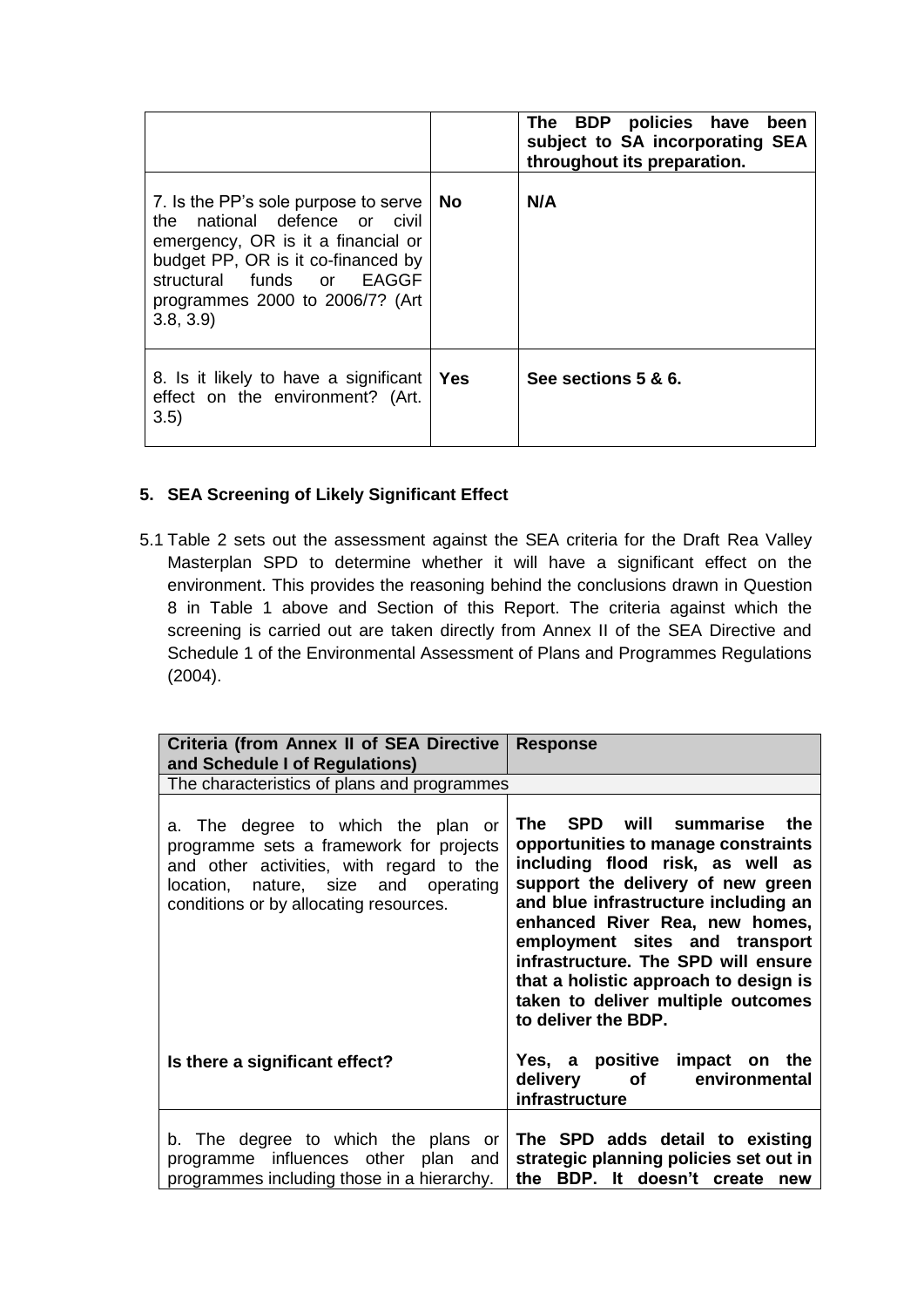|                                                                                                                                                                                                                   | polices.                                                                                                                                                                                                                                                                                                                                                                                                                                                                                                                                                                                          |
|-------------------------------------------------------------------------------------------------------------------------------------------------------------------------------------------------------------------|---------------------------------------------------------------------------------------------------------------------------------------------------------------------------------------------------------------------------------------------------------------------------------------------------------------------------------------------------------------------------------------------------------------------------------------------------------------------------------------------------------------------------------------------------------------------------------------------------|
| Is there a significant effect?                                                                                                                                                                                    | No.                                                                                                                                                                                                                                                                                                                                                                                                                                                                                                                                                                                               |
| c. The relevance of the plan or programme<br>environmental<br>the<br>integration<br>of<br>for<br>considerations in particular with a view to<br>promoting sustainable development.                                | The Rea Valley Masterplan will set<br>out a vision for a sustainable<br>residential neighbourhood, focused<br>around an improved River Rea<br>offering<br>corridor,<br>unique<br>a<br>waterside development in the heart<br>of the city centre.<br><b>It</b><br>will<br>be<br>by<br>supported<br>$\mathbf{a}$<br><b>of</b><br>range<br>infrastructure<br>and<br>services,<br>employment<br>opportunities,<br>enhanced public space,<br>green<br>infrastructure,<br>improved<br>and<br>connections to Highgate.                                                                                    |
| Is there a significant effect?                                                                                                                                                                                    | Yes, a positive impact on the<br>delivery<br>of<br>environmental<br>infrastructure.                                                                                                                                                                                                                                                                                                                                                                                                                                                                                                               |
| d. Environmental problems relevant to the<br>plan or programme.                                                                                                                                                   | <b>Fluvial Flood Risk,</b><br>٠<br><b>Surface</b><br>flooding,<br>water<br>$\bullet$<br>inadequate SuDS<br><b>Structurally failing channel of</b><br>the River<br>Rea (heavily<br>modified)<br>contamination<br>Land<br>$\bullet$<br>through previous industrial<br>uses<br>pollution<br>Water<br>$\mathcal{L}$<br>water<br>$\bullet$<br>quality due to inadequate<br>water infrastructure<br>waste<br>combined<br>e.g.<br>sewer<br>overflows<br>Fragmentation of existing<br>green infrastructure<br><b>Pollution</b><br>from<br>regulated<br>$\bullet$<br>industries within the gateway<br>area |
| Is there a significant effect?                                                                                                                                                                                    | Yes, the SPD will support significant<br>enhancement of the environment by<br>creating<br>guidance<br>address<br>to<br>constraints to regeneration.                                                                                                                                                                                                                                                                                                                                                                                                                                               |
| e. The relevance of the plan or programme<br>for the implementation of Community<br>legislation on the environment (e.g. plans<br>linked<br>waste-<br>and<br>programmes<br>to<br>management or water protection). | The SPD will support the objectives<br>of the Water Framework Directive<br>(WFD) (2000/60/EC) which was made<br>law in England and Wales in 2003.<br>The main purpose of the WFD is to<br>establish<br>a framework for the<br>protection and sustainable use of                                                                                                                                                                                                                                                                                                                                   |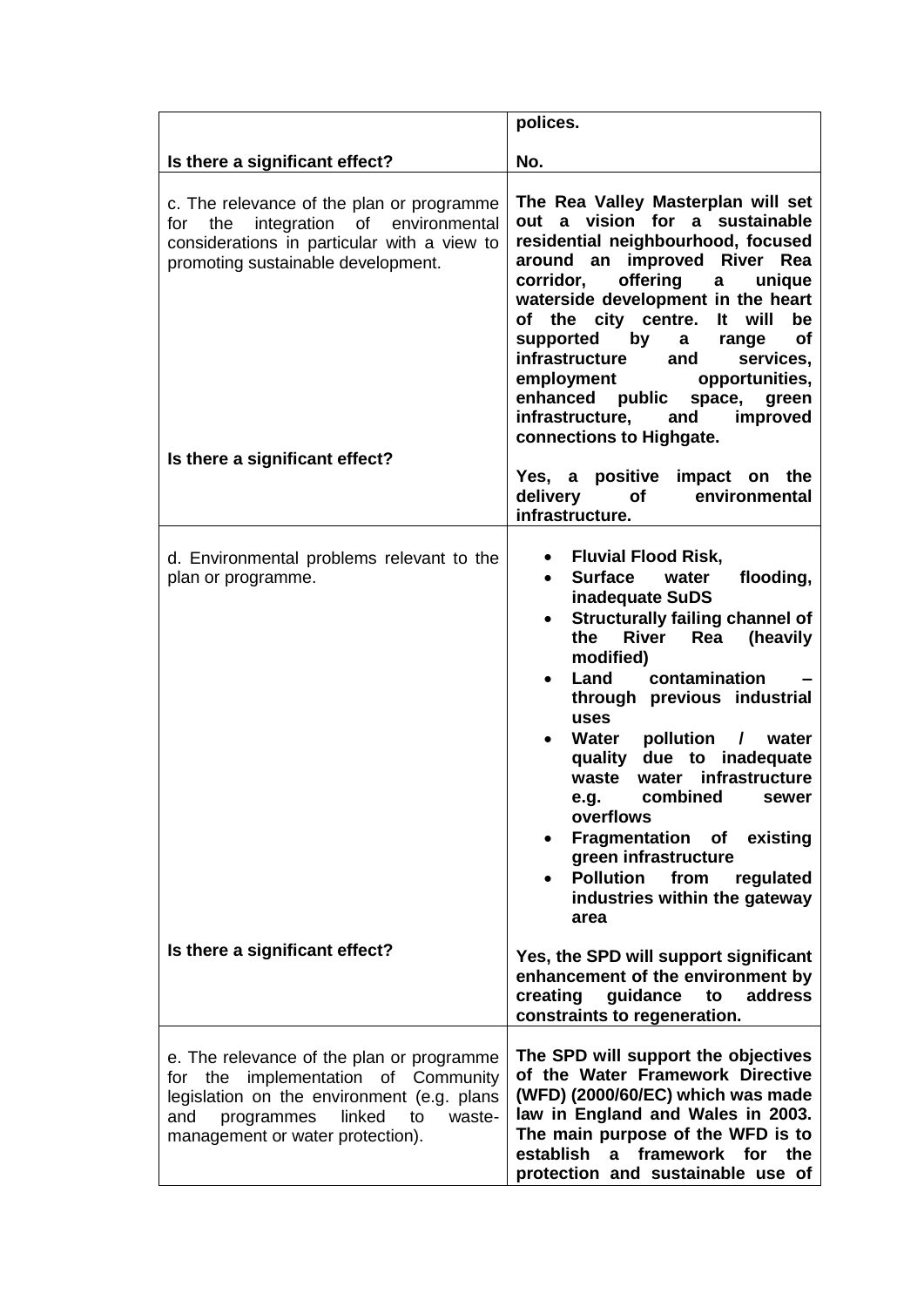|                                                                              | environment;<br>the<br>water<br>its<br>objectives include the prevention of<br>deterioration in ecological status.                                                                                                                                                                                                                                   |
|------------------------------------------------------------------------------|------------------------------------------------------------------------------------------------------------------------------------------------------------------------------------------------------------------------------------------------------------------------------------------------------------------------------------------------------|
|                                                                              | The Flood Risk Regulations 2009<br>transposed the European Floods<br>Directive into law in England and<br>Wales in 2009. The floods directive<br>sets out requirements to manage<br>flood risk from all sources in order<br>to reduce the consequence of<br>flooding<br>human<br>health,<br>on<br>economic<br>activity<br>and<br>the<br>environment. |
|                                                                              | Air Quality Clean Air for Europe<br>Directive (2008/50/EC) In order to<br>protect human<br>health<br>and the<br>is<br>environment<br>it<br>particularly<br>important to combat emissions and<br>pollutants at source. Therefore it<br>advocates that air pollutants should<br>be avoided, prevented or reduced.                                      |
| Is there a significant effect?                                               | Yes, positive - these regulations<br>will<br>scrutinised<br>be<br>by<br>the<br>Environment Agency through EIA<br>a statutory consultee<br>for<br><b>as</b><br>planning applications, and through<br>their<br>environmental<br>permitting<br>regime.                                                                                                  |
|                                                                              | The proximity of new residential<br>development close to the city centre<br>and the delivery of new cycling and<br>pedestrian routes will support the<br>objectives<br>of<br>the<br>emerging<br><b>Clean</b><br>Air<br><b>Birmingham</b><br>Zone,<br>reducing<br>pollution<br>through<br>sustainable<br>co-location<br>Οf<br>developments.           |
| Characteristics of the effects and of the area likely to be affected         |                                                                                                                                                                                                                                                                                                                                                      |
| a. the probability, duration, frequency and<br>reversibility of the effects. | The SPD will support positive<br>environmental benefits, many of<br>which will be<br>irreversible,<br>but<br>delivered to meet EU legislation as<br>demonstrated by the BDP SEA.                                                                                                                                                                     |
| Is there a significant effect?                                               | Yes, positive as they will be in<br>accordance with EU Directives.                                                                                                                                                                                                                                                                                   |
| b. the cumulative nature of the effects.                                     | The<br><b>SPD</b><br>whole<br>supports<br>a<br>catchment approach to managing                                                                                                                                                                                                                                                                        |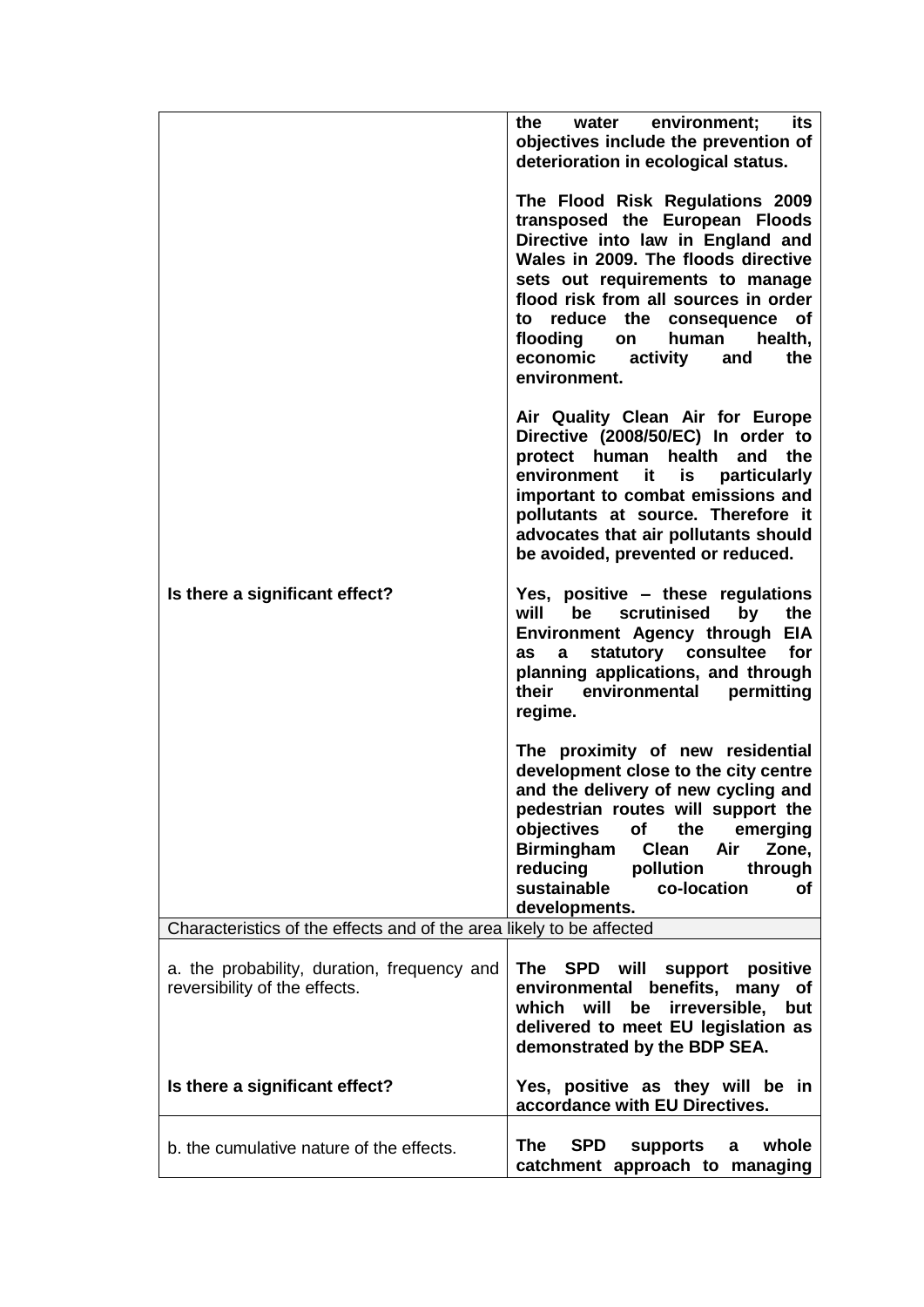|                                                                                                                                                                                                                                                                                        | flood risk from fluvial sources, as<br>well<br>the<br>improvement<br>and<br>as<br>enhancement of green and blue<br>infrastructure, and creation of new<br>public open space with linkages to<br>the wider city.                                                                                                 |
|----------------------------------------------------------------------------------------------------------------------------------------------------------------------------------------------------------------------------------------------------------------------------------------|-----------------------------------------------------------------------------------------------------------------------------------------------------------------------------------------------------------------------------------------------------------------------------------------------------------------|
| Is there a significant effect?                                                                                                                                                                                                                                                         | Yes, positive.                                                                                                                                                                                                                                                                                                  |
| c. the trans-boundary nature of the effects.                                                                                                                                                                                                                                           | The SPD is not expected to give rise<br>to any significant transboundary<br>environmental effects.                                                                                                                                                                                                              |
| Is there a significant effect?                                                                                                                                                                                                                                                         | No.                                                                                                                                                                                                                                                                                                             |
| d. the risks to human health or the<br>environment (e.g. due to accidents).                                                                                                                                                                                                            | The delivery of new green and blue<br>infrastructure, public open space,<br>cycle and pedestrian routes will<br>have a positive impact on human<br>health, through the promotion of<br>outdoor activities, reduction<br>in<br>reliance on vehicles and through<br>urban cooling / climate change<br>adaptation. |
| Is there a significant effect?                                                                                                                                                                                                                                                         | Yes, positive.                                                                                                                                                                                                                                                                                                  |
| e. the magnitude and spatial extent of the<br>effects (geographical area and size of the<br>population likely to be affected).                                                                                                                                                         | This SPD will cover the Rea Valley<br>Masterplan boundary, potentially<br>delivering up to 6,000 homes on<br>brownfield land within the City<br>Centre. It will be used in the<br>determination of<br>planning<br>applications within this area.                                                                |
| Is there a significant effect?                                                                                                                                                                                                                                                         | The SPD will have a positive effect<br>on the environment.                                                                                                                                                                                                                                                      |
| f. the value and vulnerability of the area<br>likely to be affected due to:<br>i.<br>special natural characteristics or<br>cultural heritage;<br>ii.<br>exceeded environmental quality<br>standards; or limit values;<br>intensive land-use.<br>iii.<br>Is there a significant effect? | The SPD is not anticipated to<br>adversely affect any special natural<br>characteristics or cultural heritage.<br>Nor would the SPD be expected to<br>exceedance<br>lead<br>the<br>оf<br>standards<br>environmental<br>or<br>promote intensive land use.<br>No.                                                 |
|                                                                                                                                                                                                                                                                                        |                                                                                                                                                                                                                                                                                                                 |
| g. the effects on areas or landscapes which<br>have a recognised national, Community or<br>international protection status.                                                                                                                                                            | The SPD will not have any adverse<br>effect<br>with<br>national,<br>on<br>areas<br>community<br>international<br>or<br>protection.                                                                                                                                                                              |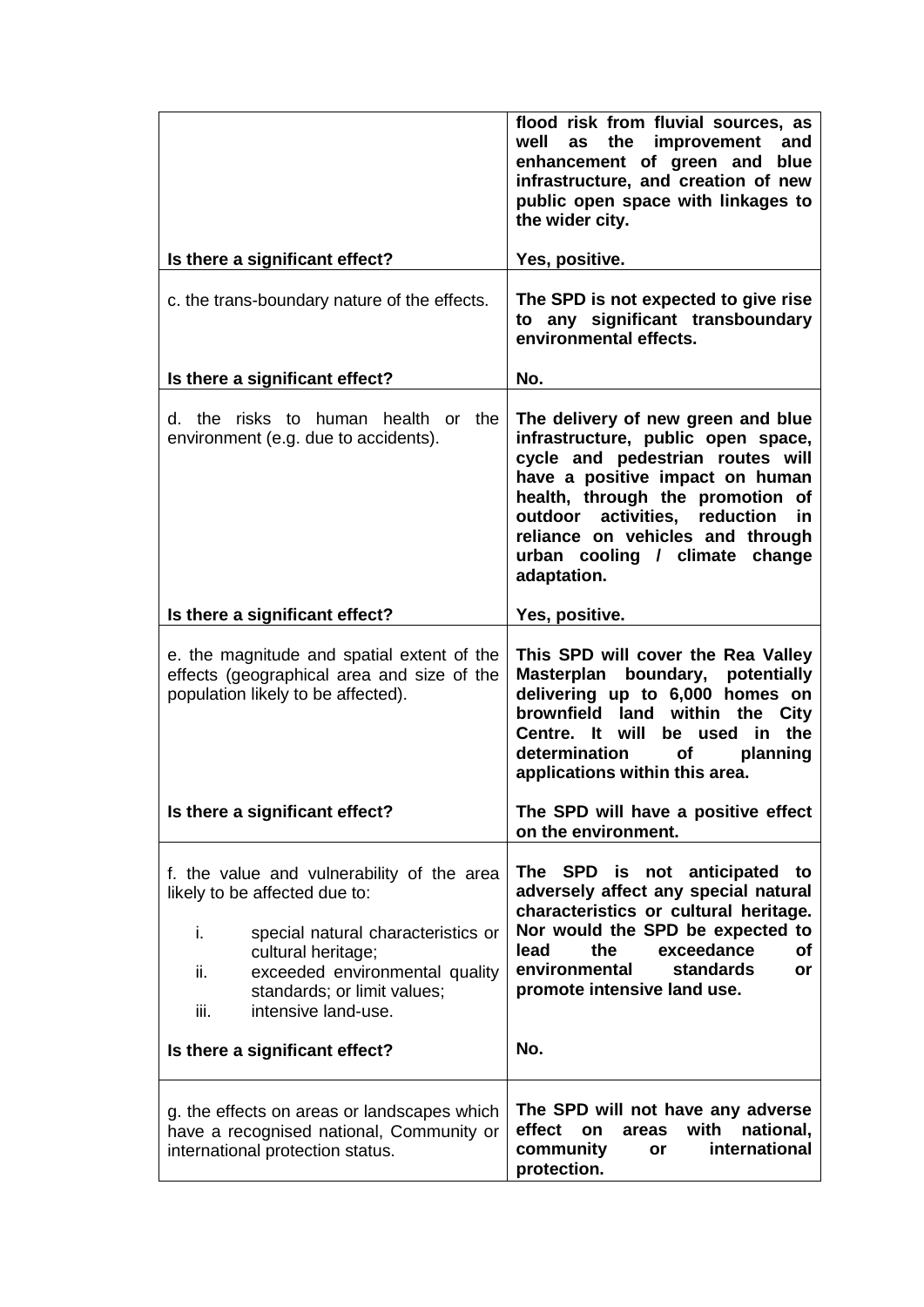| Is there a significant effect? | No. |
|--------------------------------|-----|
|                                |     |

## **6. Determination of Significant Effects**

## 6.1 Biodiversity, Flora and Fauna

The Rea Valley Masterplan boundary doesn't have any recorded protected species within the SPD area. The River Rea flows within a heavily modified channel which is brick lined and offers limited opportunities for vertebrate and invertebrate habitation. Apart from Highgate park to the south west of the area there is no other green public open space.

6.2 The SPD supports the delivery of blue and green infrastructure that will have a positive impact upon improving biodiversity through the creation of new habitat and through the enhancement and naturalisation of the River Rea and new public open spaces.

## 6.3 Population and Human Health

The SPD supports measures within new development that would be anticipated to be beneficial to the mental and physical health and wellbeing of residents, in particular the requirements to improve and expand the provision of open space, protecting air quality and creating inclusive communities by supporting new pedestrian and cycle routes.

### 6.4 Soil, Water and Air

The SPD focuses on the regeneration of sites that are likely to have contaminative industrial uses in the past. Over time the contamination is likely to be impacting upon groundwater and consequently water quality with the River Rea. As part of development proposals developers will be required to remediate land to ensure that controlled waters are protected from pollution as a result of previous contamination or through the new development on site.

- 6.5 The Rea Valley Masterplan has a large area of flood risk associated with the River Rea, and the SPD sets out a vision for how flood risk mitigation can be provided to support new development and support the enhancement of the River Rea, through the creation of green infrastructure to safely manage flood water during storm events.
- 6.6 The SPD highlights the importance of the incorporation of SuDS within new development both to support a reduction in surface water flooding, but also to improve water quality and to create new biodiversity habitat.
- 6.7 The location of a new community within close proximity of the City Centre, new transport infrastructure including HS2 and supporting new green and blue infrastructure, public open space, cycle and pedestrian routes will have a positive impact on air quality through a reduction in the reliance of private transport such as car ownership and use. This SPD supports the emerging Clean Air Zone within Birmingham which will ensure improvements to air quality.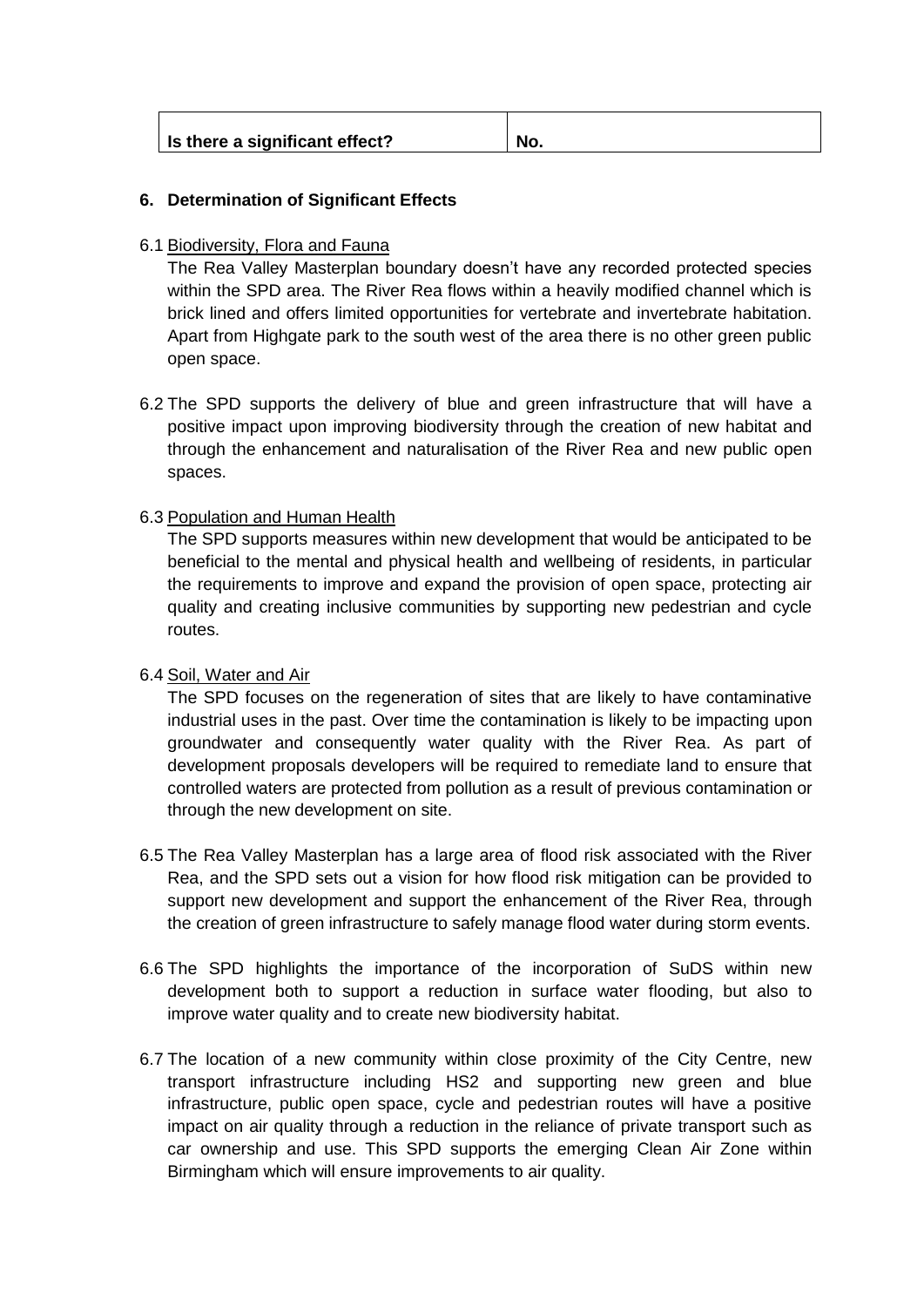#### 6.8 Climatic Factors

The SPD supports the BDPs requirements for new development to reduce Birmingham's contribution towards the causes of climate change. This includes the retention and enhancement of vegetation (Highgate Park) incorporating SuDS, and making space for water to manage flood risk. The approach within the SPD will support the delivery of Policy TP2 – Adapting to Climate Change which also considers how the design of development can have a positive impact in the adaptation and mitigation of climate change by addressing issues such as overheating of buildings and resilience to extreme weather conditions.

#### 6.9 Material assets

The implementation of Community Infrastructure Levy (CIL) for the Rea Valley SPD will enable critical existing infrastructure and services to have the capacity to deal with increased demands for their services. CIL can be reviewed, so the City Council could choose to adopt a CIL rate for some key development types across the SPD area and pool the funds to specifically contribute to the major works.

#### 6.10 Cultural heritage (Inc. architectural and archaeological)

There is not anticipated to be any significant effects due to the need for conformity to BDP Policy TP25 'Tourism and cultural facilities'. BDP Policy PG3 ensures that all new development will be expected to demonstrate high design quality, contributing to a strong sense of place and local distinctiveness. The SPD will therefore help to ensure new development is in accordance with the BDP requirements. The historic environment consists of archaeological remains, historic buildings, townscapes and landscapes. BDP Policy TP12 seeks to manage new development in ways which will make a positive contribution to its character.

#### 6.11 Landscape

The protection, enhancement and management of the character and appearance of the landscape and townscape and its distinctiveness and special qualities depend on design, layout and extent of development. The SPD will establish the overriding development principles which will be used to guide the future layout and design of new development.

### **7. Conclusion and Screening Recommendation**

- 7.1 This screening report has explored the potential effects of the proposed Rea Valley Masterplan SPD with a view to determining whether an environmental assessment is required under the SEA Directive. Guidance in the draft Southern Gateway SPD, including requirements for development, is consistent with the relevant Birmingham Development Plan policies. The SPD is a 'daughter' document to the adopted BDP and these policies and allocations have been subject to full SA.
- 7.2 The screening report has explored the potential effects of the proposed Rea Valley SPD, with a view to determining whether an environmental assessment is required under the SEA Directive. It is recommended that the Rea Valley Masterplan SPD does not require a SEA to be undertaken. In accordance with topics cited in Annex 1(f) of the SEA directive there will not be any significant detrimental environmental impacts as a result of the Rea Valley SPD. The place making principles will support